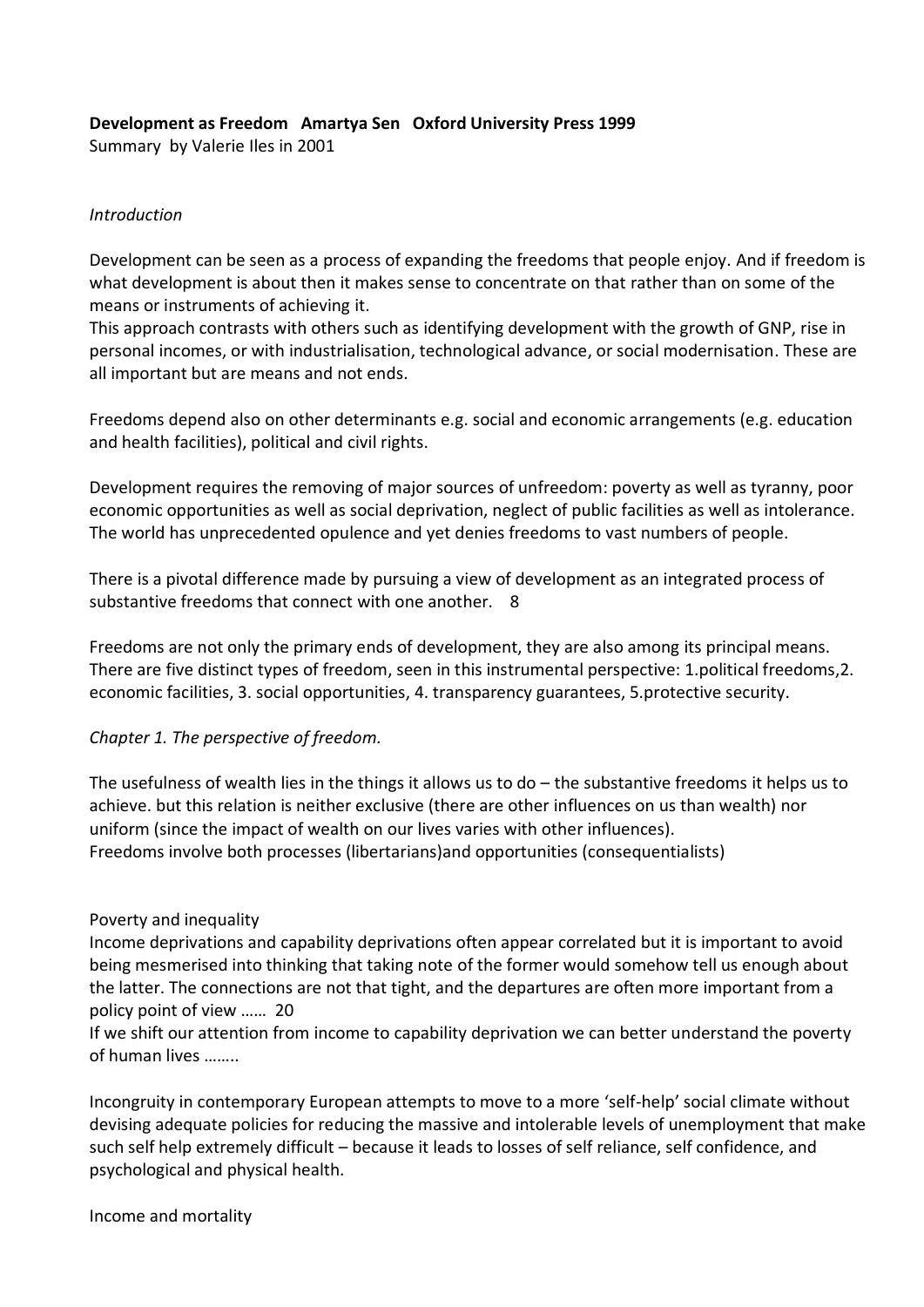African Americans are more wealthy than people in much poorer regions such as China, Kerala and Sri Lanka, Jamaica , Costa Rica. But their life expectancy is shorter. The causal influences on these contrasts include social arrangements and community relations such as medical coverage, public health care, school education, law and order, prevalence of violence etc

When William Petty pioneered both the income method and the expenditure method of estimating national income he was explicitly concerned with the Common Safety and Each Man's particular Happiness. He was concerned with assessment of people's living conditions. So this approach reclaims some of the heritage of professional economics.

## Markets and Freedoms

There are two arguments in favour of the market mechanism, and they need to be separated out. 1.People have a right to undertake transactions and exchange. Restricting this is a direct reduction in freedom.

2. Markets typically work to expand income and wealth and economic opportunities and so restricting market mechanisms leads to a reduction in freedoms as a *result*.

The discipline of economics has moved away from focusing on the value of freedoms to that of utilities, incomes and wealth.

John Hicks: The liberal or non-interference principles of the classical (Smithian or Ricardian) economists were not in the first place economic principles; they were an application to economics of principles that were thought to apply to a much wider field. The contention that economic freedom made for economic efficiency was no more than a secondary support …. What I do question is whether we are justified in forgetting, as completely as most of us have done, the other side of the argument. e.g. Slaves life expectancy and wages were just as high as many other peoples and yet no-one chose that way of life when given a choice.

# Tradition, culture and democracy

Participation is central here. Economic development of a nation may lead to loss of traditions and cultural heritage. Others may say it is better to be rich and happy than impoverished and traditional. But where is the source of authority and legitimacy – it is a choice the people involved have to face and assess.

# *Chapter 2. The ends and the means of development*

Two general attitudes to the process of development found in professional economic analysis and public discussions:

1. it is a fierce process with much blood sweat and tears, where wisdom demands toughness, and a calculated neglect of 'soft-headed' concerns such as social safety nets, social services, 'too early' political rights, civil rights and the luxury of democracy.

2. it is a friendly process exemplified by such things as mutually beneficial exchanges (Adam Smith), social safety nets, political liberties, social development etc

This book supports the latter, seeing freedom as both the primary end and the principal means of development.

e.g.''is political participation and dissent conducive to development?'' – development includes that freedom of political participation.

So freedom is intrinsic and instrumental to development. Different kinds of freedom interrelate with one another, and freedom of one type may greatly help in advancing freedom of other types.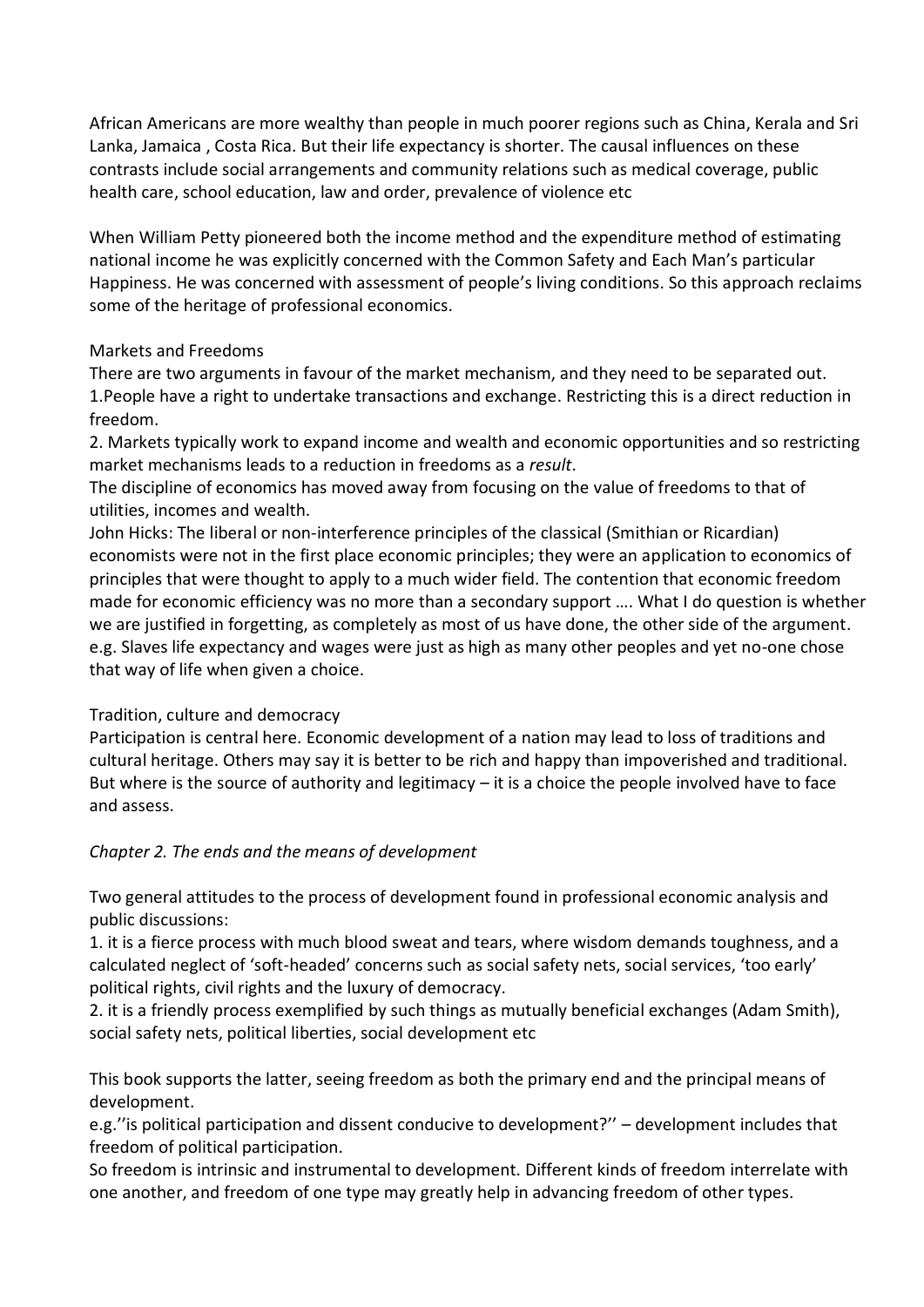### Instrumental freedoms:

political freedoms – including civil rights – the opportunities people have to determine who should govern and on what principles, the possibility to scrutinise and criticise authorities, freedom of political expression and uncensored press, choose between political parties etc

economic facilities - opps to utilise economic resources for the purpose of consumption or production or exchange. Economic entitlements will depend on resources owned or available for use, conditions of exchange. Availability and access to finance important here.

social opportunities – arrangements society makes for education, health care etc – to help people to live better – this helps them to participate in economic and political activities as well as being a good thing in its own right.

transparency guarantees – the openness that people can expect when dealing with one another

protective security – to prevent people on the verge of vulnerability from succumbing to deprivation – e.g. fixed institutional arrangements such as unemployment benefits, and ad hoc arrangements such as famine relief.

## Interconnections and complementarity

Japan a pioneer of economic growth – had a higher rate of literacy than European in mid 19C. so not true to say that human development (health care education etc) is a luxury that only rich countries can afford – it's a way of them becoming rich.

# China India contrast

Both making efforts to move towards a more open and internationally active market economy – India since 1979, China since 1991. China previously very sceptical about markets but very pro education and health care. so literate population. India had a half-illiterate population and neglect of basic health care for a large proportion of its population.

China lacks political freedoms – and that is manifest in lack of flexibility of economic policy –leading to famine – the largest in recorded history (30m in the wake of the Great Leap Forward 1958-61). India has not had a famine since independence – the protective power of democracy.

# Growth mediated social arrangements

On the basis of intercountry comparisons it is possible to say that life expectancy is correlated with GNP per head, but this relationship works through the impact of GNP on

- 1. the incomes specifically of the poor
- 2. public expenditure on health care

Indeed if these two variables are included on their own little extra explanation is obtained by adding gnp per head.

In east Asia and south east Asia widespread economic participation has been easier to achieve than in say Brazil, India or Pakistan, because of basic education, health care, and early completion of effective land reforms.

Two interesting contrasts here:

- 1. countries with high economic growth contrast between a. those with success in raising length and quality of life (S.Korea and Taiwan) and b. those with less success (Brazil)
- 2. for economies with success in raising length and quality of life the contrast between a. those with great success in high economic growth (S>Korea and Taiwan) and b. those without much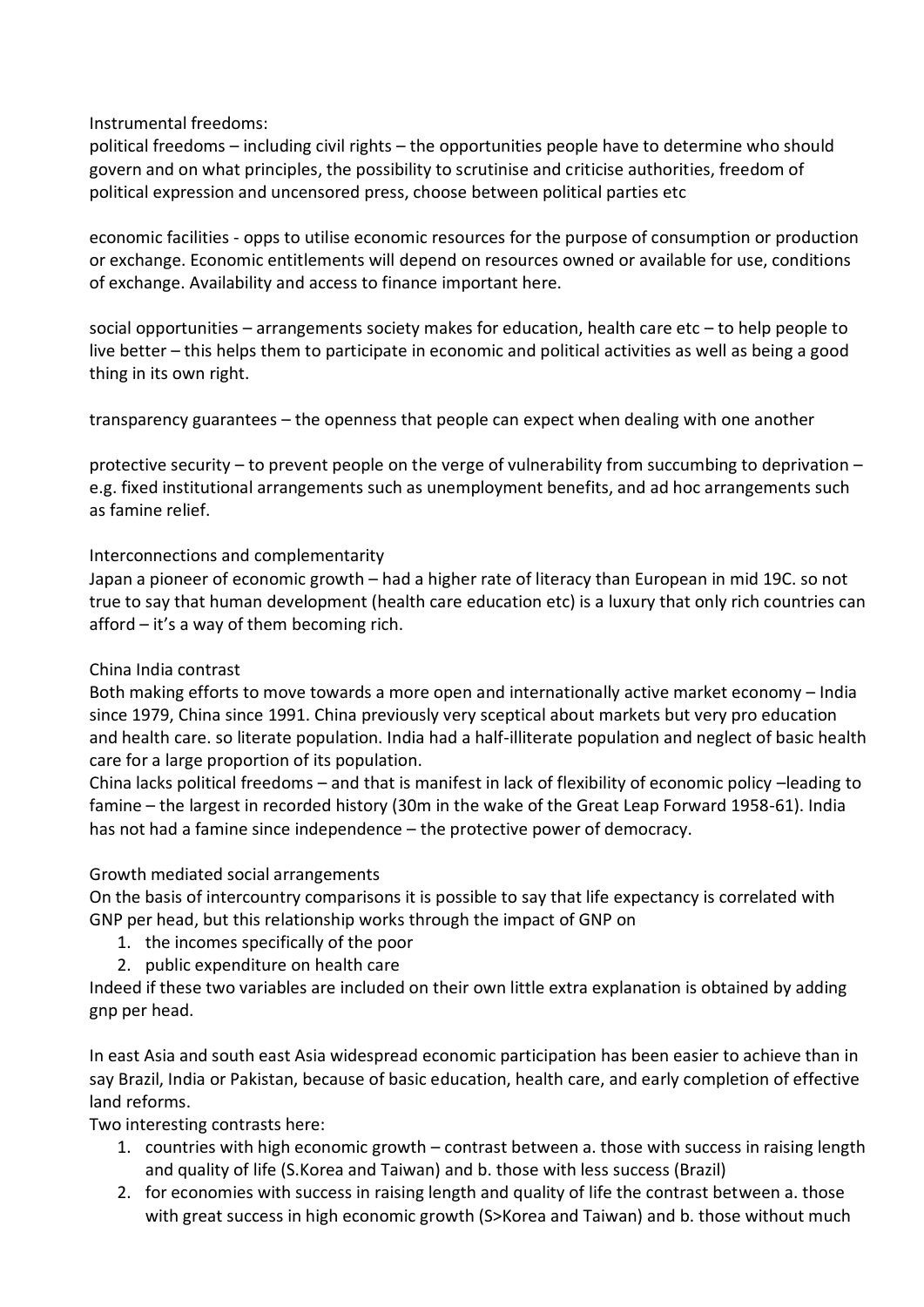success in high economic growth (Sri Lanka, pre reform China, Indian state of Kerala).Here this is not growth led but support led – through education, health care and other social arrangements.

Can ask the question whether poor countries can afford a support led process – but it is in these countries that the relevant social services are very labour intensive and thus relatively inexpensive in low wage economies. It is of course better to have high incomes as well since there are other freedoms that low incomes remove. Can be over convinced by longevity argument.

#### Mortality reduction in 20C Britain

Two periods of remarkably fast expansion of support oriented policies this century: during the two world wars. Much greater sharing of health care and the limited food supply. Led to huge improvements in life expectancy, even though per capita availability of food decreased cases of undernourishment also declined sharply.

Democracy and political incentives

Famines are very easy to prevent if a govt tries to prevent them and a govt in a multiparty democracy with elections and free press wants to prevent them.

#### *Chapter three – Freedom and the foundations of justice*

Anapurna and the gardeners – Dinu poor – income egalitarian case Bishanno depressed – utilitarian case Rogini ill- quality of life case. Which you choose depends on the informational base you choose

Included and excluded information.

utilitarian approaches must focus on utilities only – i.e. pleasure or happiness or satisfaction (mental achievements) Bentham

Libertarianism assesses situation through info on compliance with certain rules of liberty and propriety

Injustice – in utilitarian view injustice leaves people less happy than they need be.

Property rights – some see advantages in restricting rights of ownership, others are repelled by the inequality of this – utilitarians would look at consequences – incentive v entrenchment (broadly). three problems with utilitarian approach:

- 1. doesn't take account of distributional injustice
- 2. neglects rights, freedoms etc
- 3. mental well being can be modified through conditioning.

In modern use of utility in contemporary choice theory its identification with pleasure or desire fulfilment has been largely abandoned in favour of seeing utility simply as a numerical representation of a person's choice. This change has occurred (not because of problems of mental adjustment but) mainly in reaction to the criticisms that interpersonal comparisons of different peoples minds were meaningless from the scientific point of view. Robbins argued there are 'no means whereby such comparisons can be accomplished'. Economists convinced themselves there was something methodologically wrong in using interpersonal comparisons of utilities  $---\rightarrow$  a person's preference.

John Rawls and the priority of liberty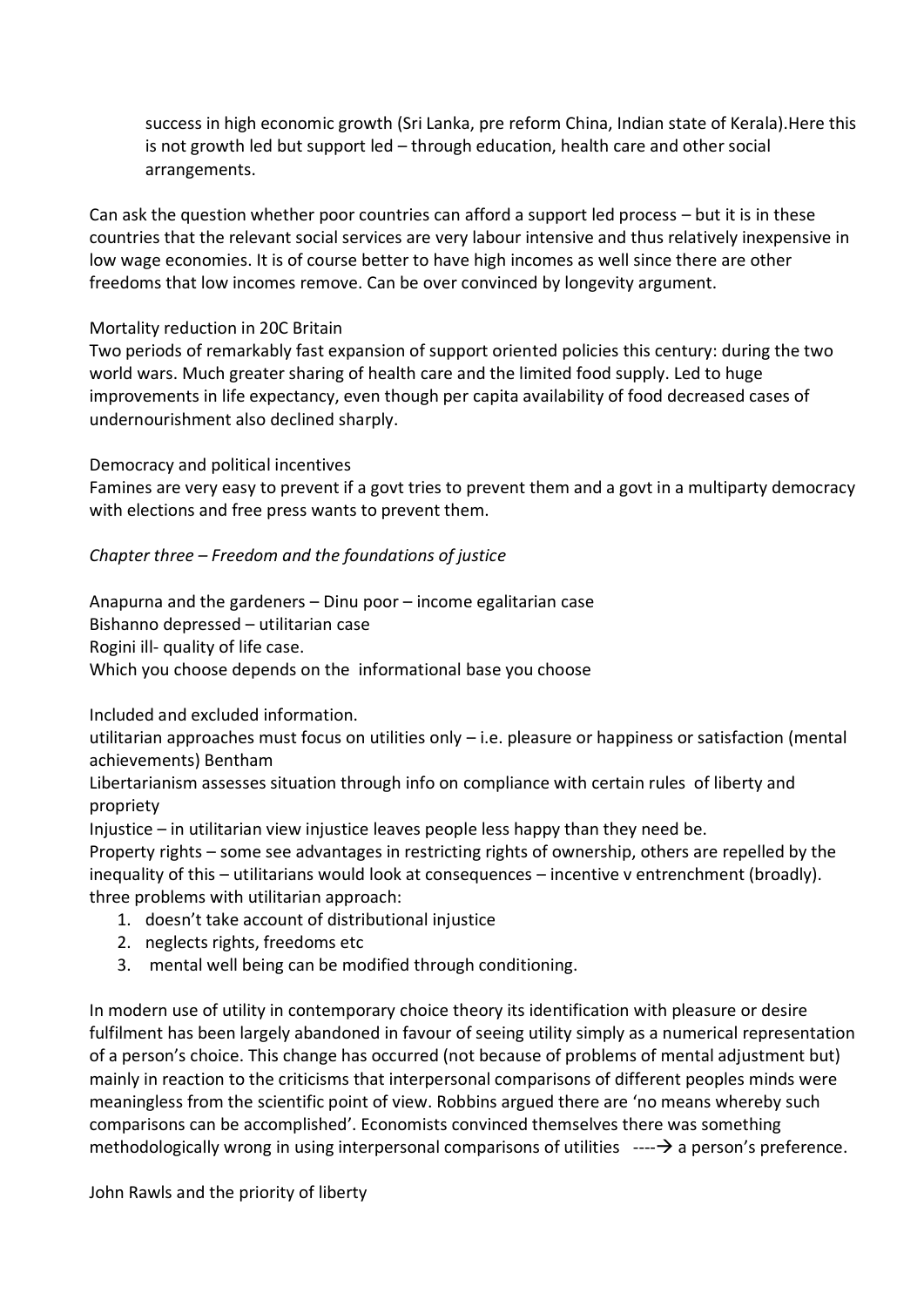Differences in age, gender, special talents, disability, proneness to illness and so on can make two different persons have quite divergent opps of quality of life even when they share exactly the same commodity bundle. This limits the usefulness of real-income comparisons for judging different persons respective advantages. There are five distinct sources of variation between our real incomes and the advantages – well being and freedom- we get out of them.

- 1. personal heterogeneities illness or disability may mean we need to spend more money to achieve same quality of life.
- 2. environmental diversities climate, presence of infectious diseases, pollution etc
- 3. variations in social climate conversion of personal incomes into quality of life depends on social conditions e.g. educational arrangements, crime, violence, epidemiology, community relationships..
- 4. differences in relational perspectives e.g. being relatively poor in a rich country, being able to appear in public without shame (Adam Smith)…
- 5. distribution within the family gender, age, perceived needs …

#### Incomes resources and freedoms

Poverty defined as simple shortage of income is a start, but must not end there.

### Weights valuation and social choice

There is an interesting choice here between 'technocracy' and democracy' in the selection of weights. A choice procedure that relies on a democratic search for agreement or a consensus can be extremely messy, technocrats pine for some wonderful formula that would give ready made weights, it doesn't exist since the issue of weighting is one of valuation and judgement and not of some impersonal technology. 79

There is a strong methodological case for emphasising the need to assign explicitly evaluative weights to different components of the quality of life (or of well-being) and then to place the chosen weights for open public discussion and critical scrutiny. In any choice of criteria for evaluative purposes there would be not only use of value judgements but also use of some judgements on which full agreement would not exist. This is inescapable on a social choice exercise of this kind.

Could use a traditional procedure of interpersonal comparisons in income spaces supplemented by capability considerations (often in informal ways). Alternatively could use the incomes but appropriately adjusted.

### *Chapter 4 Poverty as capability deprivation*

Poverty must be seen as the deprivation of basic capabilities.

There is often an association between income deprivation and adversity in converting income into functionings – e.g. age, disability, illness.

Relative deprivation in terms of incomes can lead to absolute deprivations in terms of capabilities (e.g. being poor in a rich country: in a rich country more income is needed to buy the commodities to achieve the same social functioning. Adam Smith understood this. Smith was concerned with the interests of the poor and was outraged at the tendency for those interests to be neglected – he introduced us to the 'impartial spectator'.

Conflict between aggregative and distributive approaches. Some compromises e.g. A>B>Atkinson's 'equally distributed equivalent income' – adjusts aggregate income by reducing its accounted value according to the extent of inequality in income distribution.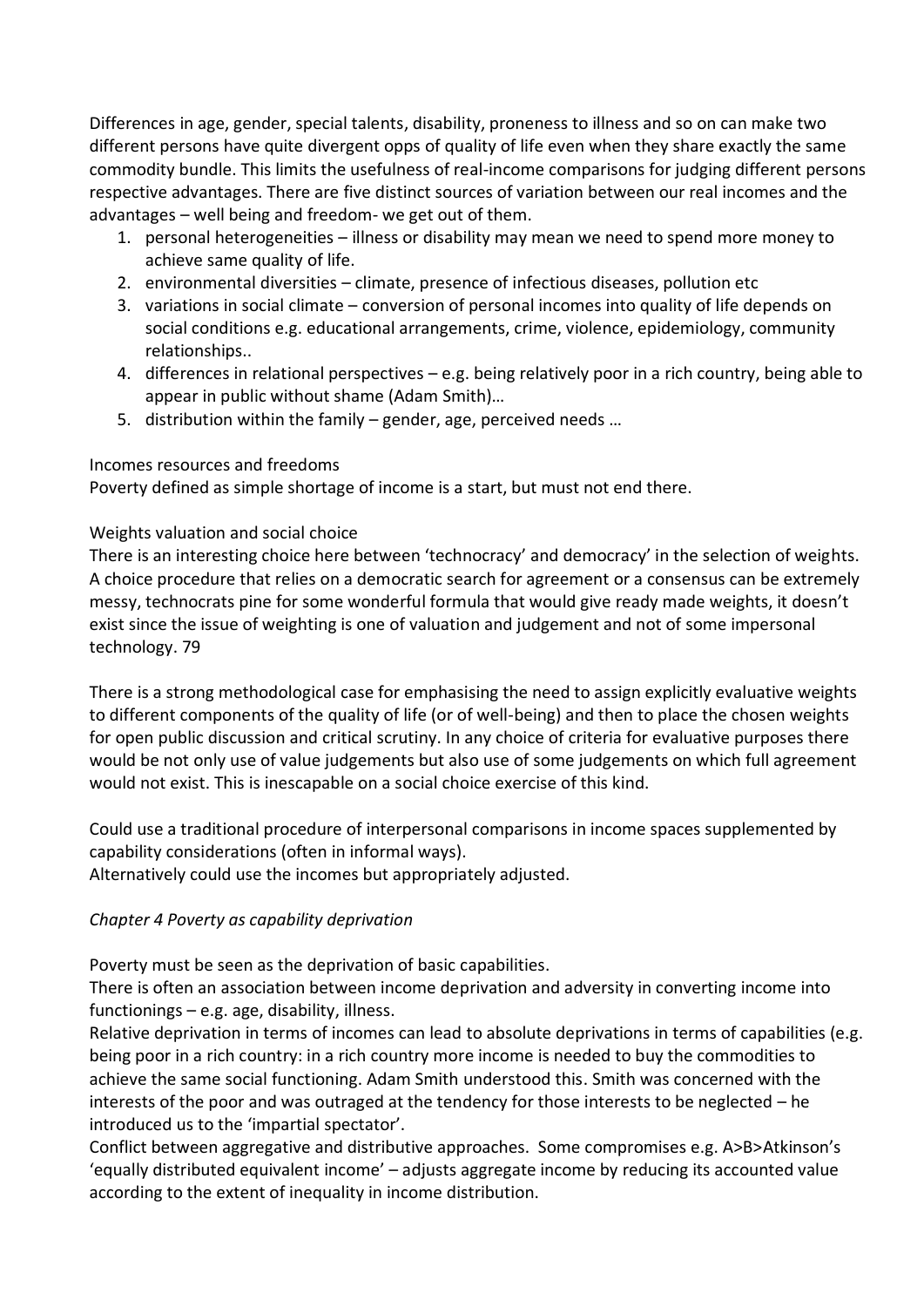If focus only on inequality Western Europe appears to have done much better than the US . But if we think about unemployment the picture is very different. Much more in Europe than in the states. This too is inequality. Underlying this is a difference in attitudes to social and individual responsibility. Inequality in mortality important too. health care is important here.

in 1991 there were 52 countries where life expectancy at birth is less than 60 years. All but 6 of these are in South Asia and Sub Saharan Africa.

Infant mortality is strongly associated with adult literacy., especially female literacy. India produces more food than Africa but it is in 'India that there is more under nourishment. Premature mortality is a third kind of capability deprivation.

'I have not attempted to produce an aggregate measure of deprivation based on weighting the different aspects of capability deprivation. A constructed aggregate may be far less interesting for policy analysis than the substantive pattern of diverse performances.

### Gender inequality and missing women

In Europe and north America women outnumber men, 1.05 to 1. In asia and north Africa the ratio is 0.95 to 1. More boys than girls are born everywhere but women are hardier than men and given symmetrical care they survive better (even as foetuses). There are millions of women missing. Why? Excess mortality of those of child bearing age is one reason. Doesn't explain numbers of children missing. Infanticide could not account for the numbers. The main culprit appears to be the comparative neglect of female health and nutrition, especially but not exclusively during childhood.

### *Chapter 5 – Markets, State and Social Opportunity*

It is the customary fate of new truths to begin as heresies and to end as superstitions – T H Huxley In Science and Culture.

Th4e need for critical scrutiny of standard preconceptions and political economic attitudes has never been stronger. Today's prejudices in favour of the pure market mechanism need to be carefully investigated and partly rejected. 112

People have tended to argue for markets on the basis of their results. But the more immediate case for the freedom of market transaction lies in the basic importance of that freedom itself. We have good reasons to buy and sell, to exchange, and to seek lives that can flourish on the basis of transactions. To deny that freedom in general would be a major failing of a society. We often overlook the ubiquitous role of transactions – we take them for granted. There is an analogy here with the rather under recognised role of certain behavioural rules in developed capitalist economies ( with attention focused on them only when aberrations occur).

The failure of bureaucratic socialism in eastern Europe and the soviet union cannot be grasped merely in terms of economic problems. In fact many of them are now in a worse position than they were under communism. Friedrich Hayek's description was 'the road to serfdom' – because of the lack of freedom to exchange.

The freedom to exchange relies on social conditions too – women being allowed to work outside the home e.g.

Markets and efficiency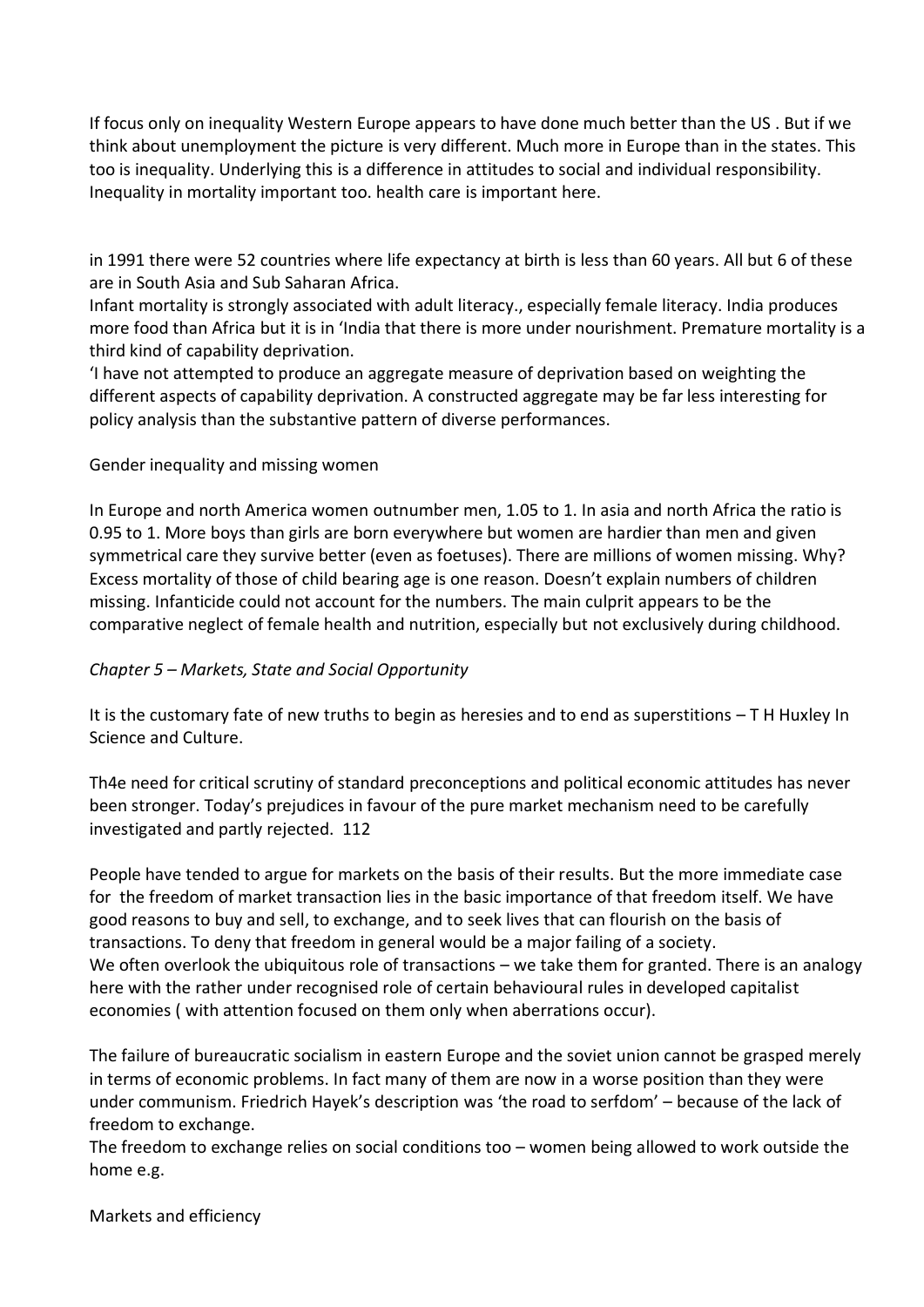In the absence of imperfections classical models of general equilibrium have been used to demonstrate the merits of the market mechanism in achieving economic efficiency. Pareto optimality – a situation in which the utility of no-one can be raised without the utility of someone else being reduced. But you could question whether the efficiency should not be accounted in terms of individual freedoms rather than utilities. You can also show that a competitive market equilibrium guarantees that no-one's freedom can be increase any further while maintaining the freedom of everyone else. Usually in this analysis have to assume that everyone is operating entirely in their own selfish interest. But don't have to. Looking at freedoms instead means that people can then choose how to use their freedoms – for themselves or for others.

But the arguments about market efficiency do not say anything about the equity in the distribution of freedoms.

The problem of inequality is greater if you are considering freedoms rather than incomes because there is some coupling of income inequality with unequal advantages in converting income into capabilities. So there is an income earning capability and an income using capability. Need to consider efficiency and equity simultaneously – because if pursue one or other alone you jeopardise the other.

Adam Smith saw the need to understand the working of markets as an antidote to the arguments standardly used by vested interest against giving competition an adequate role. Pareto: lots of people giving a franc to one person receiving lots of francs – the one will pursue this with a greater vigour than the many will resist it. Public discussion helps to highlight aberrations against the market of this kind. Another example of complementarity. Do need some restrictions. But need to keep them under scrutiny.

So we need a many sided approach – a 'comprehensive development framework' (World Bank).So don't go just for liberalisation… but aim to make simultaneous progress on a number of fronts, including institutions, which reinforce each other. These are often harder to sell than simpler approaches. India has gone for liberalisation, ignoring social opportunities, China has gone for social opps while ignoring democratic liberties.

This is especially important when thinking about public goods that people consume together rather than separately .e.g. environmental preservation, epidemiology and public health care. (malaria eradication). Market mechanism is geared towards private goods, not these public ones. Some are mixed – e.g. education – the benefits are both private and public. So shouldn't rely fully on the market for things like education and public health care.

Any pure transfer – e.g. unemployment benefit – can have an effect on the incentive system of the economy. Need to know what effect it has. But hard ot find indicators that are both relevant for identifying deprivation and , when used as the basis of public support, would not lead to any incentive effects. Capability deprivation better than income as a measure here too. So measure functionings such as longevity, health status, literacy..). These can then be the basis for targeted govt intervention.

Inflation – need to keep in view the likely costs of tolerating inflation against the costs of reducing it or of eliminating it altogether. Does it make sense to give absolute priority to one objective only – inflation avoidance. The making of public policy had to give real priority to eliminating the capability deprivation that severe unemployment entails.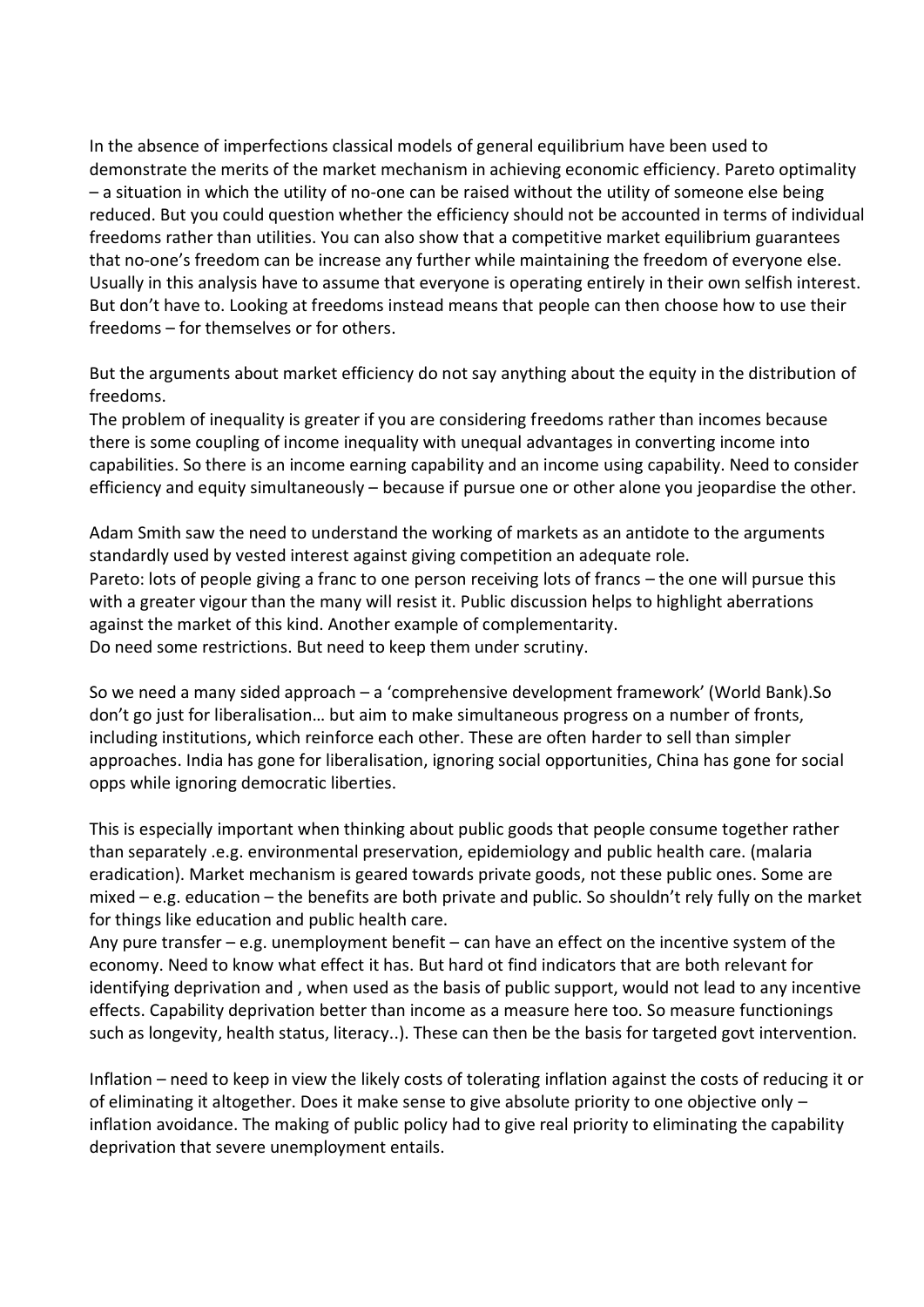In India there is a failure in public policy in the extreme neglect of literacy – half of the adult population and two thirds of adult women. In east asia and southeast asia the financial system needs extensive regularisation. Calls for financial conservatism must be seen in these contexts. Those who see themselves as financially conservative should invest in human development – this is the most prudent course.

# *Chapter 6 – the importance of democracy*

The connections between political freedoms and the fulfilling of economic needs are not only instrumental but also constructive. The success of the east asian economies have been well studied and are thought to be rooted in: openness to competition, use of international markets, a high level of literacy, and school education, successful land reforms, public provision of incentives for investment, exporting and industrialisation. None of these policies is inconsistent with democracy.

Do poor people care about democracy and political rights? Lots of evidence that they do - India under Indira Gandhi, slaves in the US etc.

## Constructive role of political freedom

Political rights makes it more likely that there will be a policy response to economic needs and that the conceptualisation (including comprehension) of economic needs may need the exercise of these rights. A proper understanding of what economic needs are requires discussion, debate, criticism, interchange. Public discussion has an important role to play in the reduction of high rates of fertility – e.g. in Kerala where the rate is 1.7. ( cf England) and cf China 1.9 where there is coercion.

The intrinsic relevance, the protective role and the constructive importance of democracy can be very extensive.

Democracy has been especially successful in preventing those disasters that are easy to understand and where sympathy can take on an immediate form. Many other problems are not quite so accessible. e.g. India's success in eradicating famines is not matched by that in eliminating regular undernutrition…..

### *Chapter 7 Famines and other crises*

Crisis= sudden eruption of severe deprivation for a considerable section of the population (e.g. recent east and south east Asian economic crises)

In analysing hunger it is crucial to understand the causation of famines in an adequately broad way, and not just in terms of the some mechanical balance between food and population. It is the substantive freedom of the individual and the family to establish ownership over an adequate amount of food that is important. a person may be forced into starvation even when there is plenty of food around if he loses his ability to buy it.

Even when food supplies fall sharply everyone can be saved from starvation by a better sharing of the available food.

Undernourishment, starvation and famine are influenced by the working of the entire economy and society – not just food production and agricultural activities. The ability to acquire food has to be earned. We need to know the entitlement that people enjoy – the commodities over which she can establish her ownership.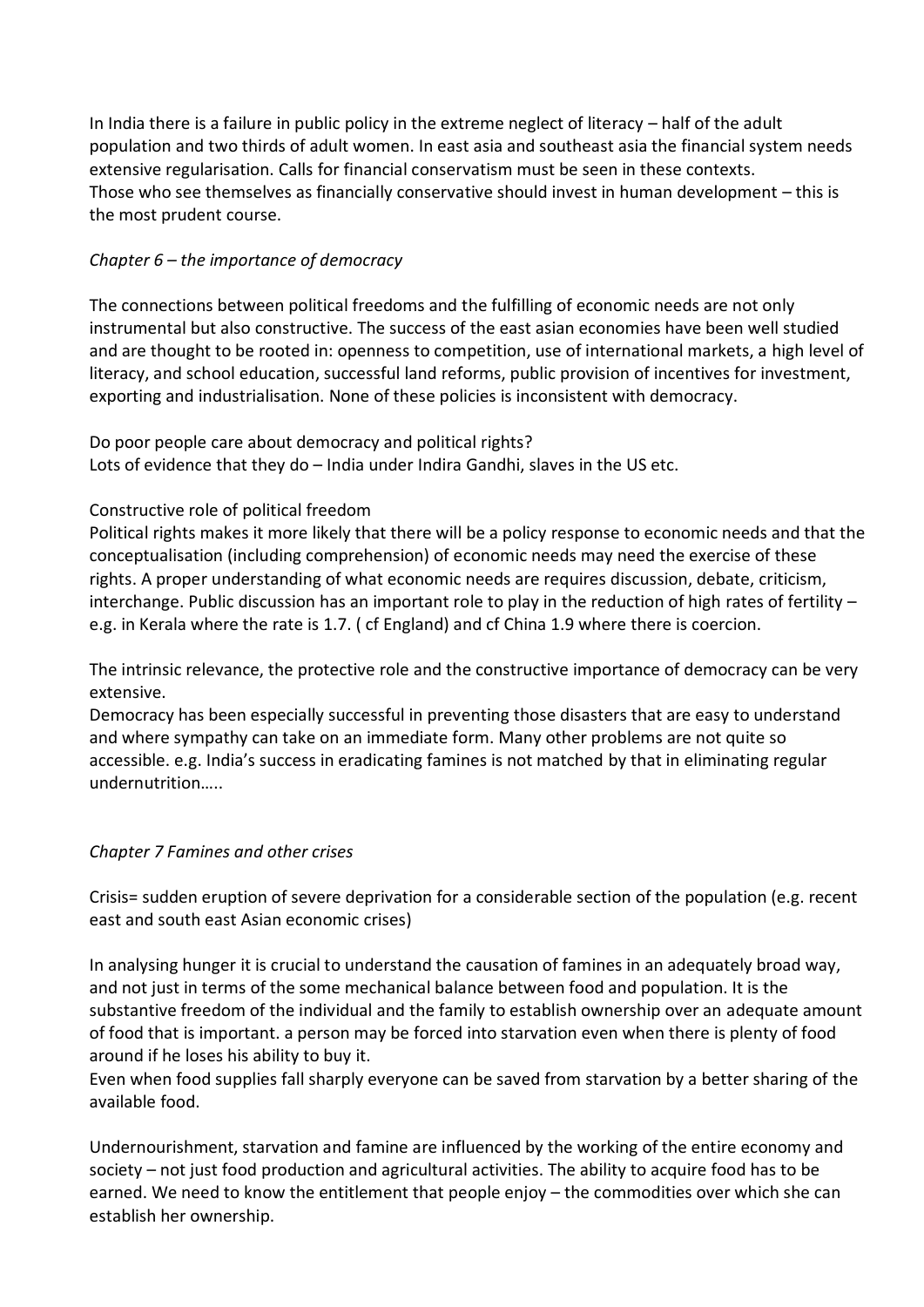Three things are relevant to this:1. endowment – for most people this is only labour power. 2. production possibilities – technologies and knowledge determine this. 3. exchange conditions – these can change swiftly and dramatically in an economic emergency leading to a famine. It only takes an initial small change in a part of the economy to cause a famine claiming millions of lives e.g. Bengal 1943. there need be very little fall in the aggregate supply. Administrators of territories tend to look at the aggregate and to blame the victims. Democracies don't allow this, there is an opposition party clamouring for action.

The numbers involved are often small proportions of the total population even if the numbers are large – so the purchasing power needed to ward of f the famine is small. So famines are relatively easy to avoid – so there has never been a famine in a democracy. It is often done by creating large numbers of temporary jobs. A free press is important so that people get to know – one of the causes of the massive famine after the great leap forward in China  $-1958 - 61$  was that the centre did not know what was happening in the provinces – they relied on messages from people in whose interest it was to distort the message – that doesn't happen with a free press.

## *Chapter 8 – Women's agency and social change*

Traditionally women's movements have concentrated on well being of women, now we need to focus also on the agency of women.

The limited agency of women seriously afflicts the lives of all people. Agency can remove the iniquities that depress the well being of women. Well-being is strongly influenced by such variables as women's ability to earn an independent income, to find employment outside the home, to have ownership rights, literacy, be educated participants in decisions within and outside the family.

Perceptions of entitlement are affected by these, so is child survival, fertility reduction too. (Scarcity of violent crimes is greater when female-male ratio is higher).

# *Chapter 9 – Population, food and freedom*

World population rising so fear that there will be a reduction of food production per head is worth thinking about. Is it justified?

Malthus published his Essay on Population in 1798 when the population was less than a billion people, now have six times that number. The largest population increases have come in the world's most densely populated areas. But the rate of expansion of food production has outpaced the increase in population. It varies over time but the trend is clearly upward.

### Economic incentives and food production

Lower food prices reduces the incentive to produce food and yet the rise in world food production has taken place with sharply declining trend in world food. But the biggest rises in production have been in places like India and China which are relatively insulated from world prices.

But we mustn't look at food production without considering food entitlement

Population growth and advocacy of coercion

Widespread concern that the increase in population must not continue, so many advocates of coercion to keep birth rates low. Is this acceptable? Without it will birth rates be too high? Is it likely to be effective and work without harmful side effects?

There is a body of opinion about reproductive rights. The rhetoric of rights is omnipresent in contemporary political debates. Often ambiguity about whether the rights have juridical force or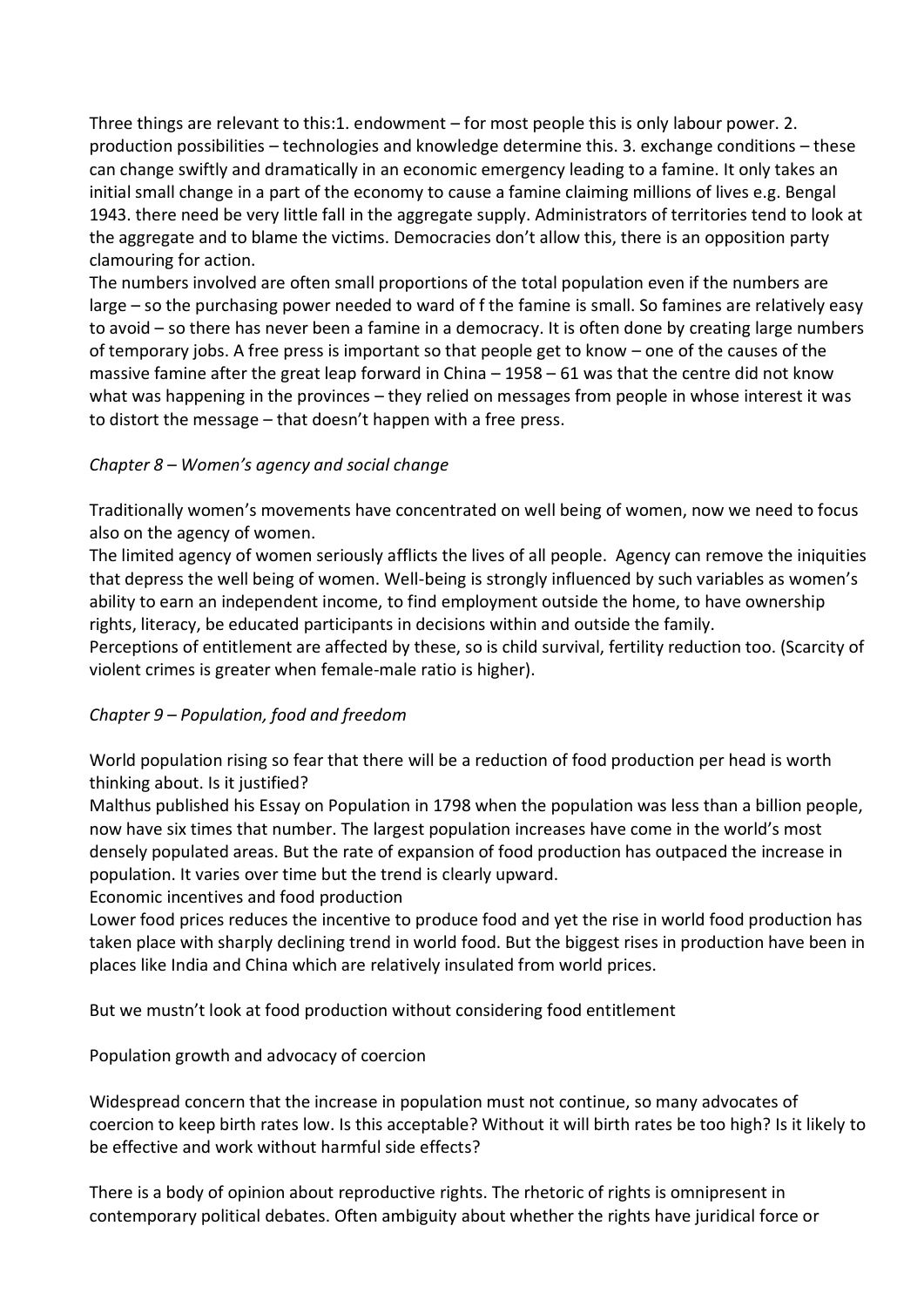whether they are normative rights which can precede legal empowerment. That rights can have the latter force has been denied by many political philosophers including Jeremy Bentham (who described natural rights as nonsense and the concept of natural and imprescriptable rights as ' nonsense on stilts'). Comsequentialists and libertarians differ in their to approach to rights. Sen argues for a consequential system that incorporates the fulfilment of rights among other goals, so you do not have to choose between the two approaches.

Before Malthus the French mathematician Condorcet, a great enlightenment thinker, first presented the core of the scenario that underlies the 'malthusian' analysis of the population problem – the increase in the number of men surpassing their means of subsistence resulting in either a continual diminution of happiness and population, a movement truly retrograde, or, at least a kind of oscillation between good and evil. But the two men disagreed in their views about fertility behaviour. Condorcet anticipated a voluntary reduction in fertility rates and predicted the emergence of new norms of smaller family size based on the 'progress of reason'. He imagined a time when people will know that, 'if they have a duty to wards those who are not yet born, that duty is not to give them existence but to give them happiness'.

Malthus foresaw economic compulsion as the result and advocated forced reduction in fertility rates to avoid catastrophic famines etc.

What has happened? Fertility rates have come down sharply with social and economic development. Fertility rates remain highest and relatively stationary in the least privileged countries. So 'development is the best contraceptive' . Yes but need a more discriminating analysis to see what aspects of development lead to this. Is it economic or social development Theorists on both sides. Gary Becker is an example of the economic theorist, these see changes in the number of children desired by a family as the result of the influence of changing costs and benefits. Social theorists point to changes in preferences as a result of social development such s as expansion of education in general (Becker thinks of this as investment decisions made on the part of the family to improve the 'quality' of children), and female education in particular.

The existence of birth control facilities is also an issue, and the dissemination of knowledge and technology. e.g. the sharp decline in Bangladesh is linked to the family planning movement . Rates there have declined from 6.1 to 3.4. in a decade.

In a multi variable analysis (Murthi, Guio, Dreze) the only variable seen to have a statistically significant impact on fertility are female literacy and female labour force participation. These are much more important than income levels. These appear to work through increasing a woman's decisional autonomy within the family.

Does coercion work? Lots of concerns about coercion – the loss of freedom, the consequences including the impact on neglect of female children, its stability. But also whether or not it works. China's rate is now 1.9 and may be the result of longstanding social and economic programmes, health care with more job opportunities for women, and rapid economic growth. To find out we should compare this area with a similar area without the coercion  $-$  Kerala. There the rate is even lower  $-1.7$ . And there are no adverse effects such as heightened female mortality and abortion of female foetuses. Neither has it taken longer to achieve this. The fall is from 4.4 in the 1950s – similar to that of China. But China only introduced the one child policy in 1979 – what are those comparisons like? In 1979 Kerala had a higher birth rate than that of China (3.0 v 2.8). Good results too in Tamil Nadu, with social devt and without coercion. Other Indian states have lower levels of education, especially female, and of health care. These have higher fertility rates in spite of tendency to use heavy handed methods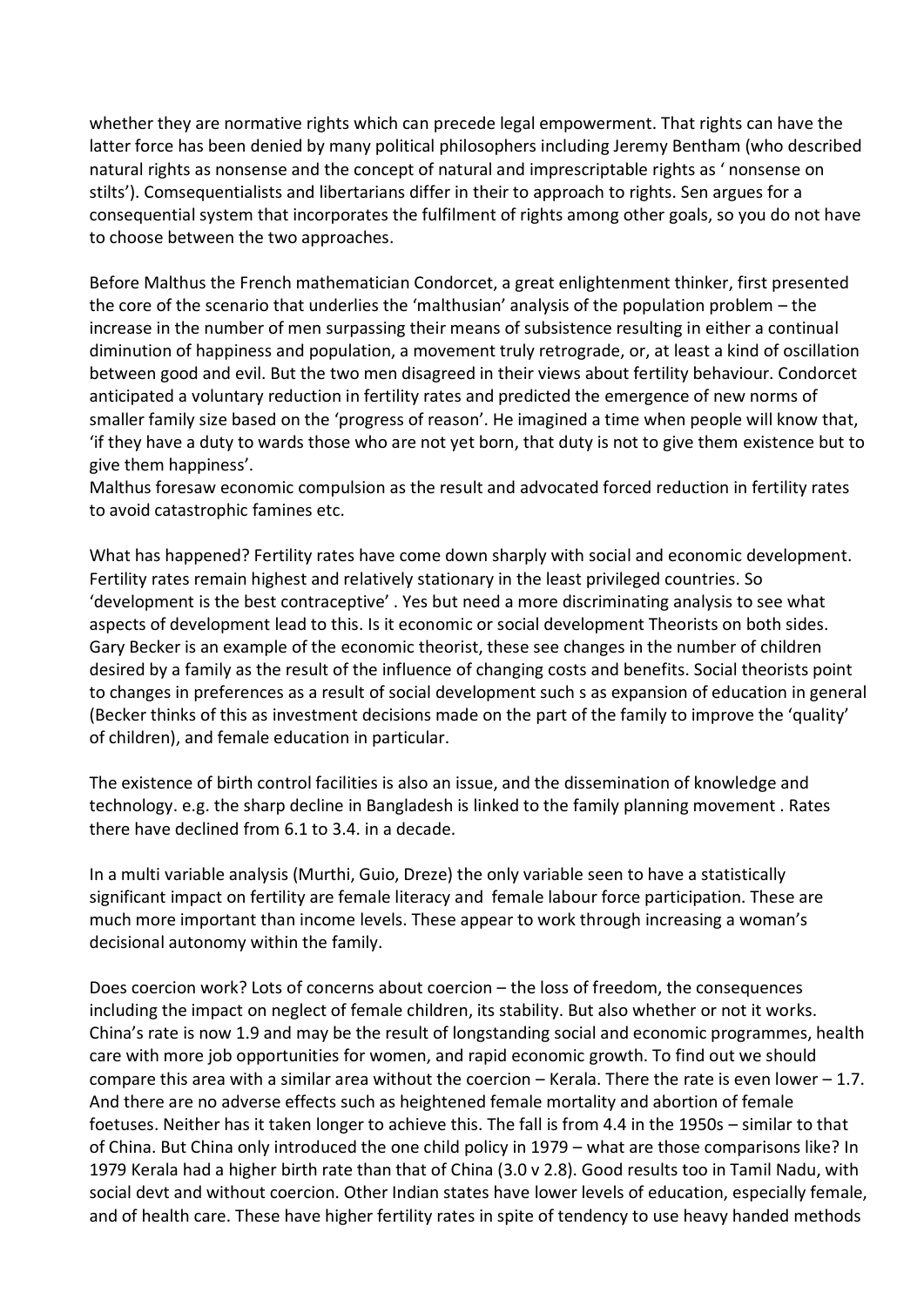of family planning including some coercion. Coercion can have a backlash too, with attendance for family planning reduced after a period of coercion.

Thus the solution to the population problem lies in expanding the freedoms of the people who are most affected – young women.

### *Chapter 10 – Culture and Human Rights*

The rhetoric of human rights is much more widely accepted today, but meets some real scepticism. There are three main critiques:

1. The legitimacy critique

Rights have to be acquired through legislation, they aren't born with rights any more than they are born fully clothed.

2. The coherence critique

If someone has a right to some x then someone else must have a corresponding duty to provide that person with x. If no-one has that duty then no-one has that right.

3. The cultural critique

Do all cultures have the same attitude to rights ?– surely many, including many asian one, do not value them.

- 1. It may be best to see human rights as a set of ethical claims which must not be identified with legislated legal rights. But they can still be useful as a system of ethical reasoning and the basis of political demands.
- 2. Kant a 'perfect obligation' is when A has a right to x and B has the duty to provide it. But it may not be the specific duty of any one person but generally addressed to all who are in a position to help. Kant called these 'imperfect obligations'. They may therefore go unfulfilled but there is a difference between a right that is unfulfilled and a right that a person does not have.
- 3. There is great diversity in asia and you cannot generalise about the culture in the way some authoritarians choose to do . e.g. in Japan with a population of 124 million there are 112 Shintoists and 93 million Buddhists. Cultures and traditions overlap and there are vast variations.
- 4. Confucius' ideas were much more complex and sophisticated than the maxims often championed in his name. Similarly the Indian emperor Ashoka was a great universalist, egalitarian and tolerant. Kautilya, a contemporary of Aristotle was a narrow kind of consequentialist, but even so identified the duty of the king to provide the orphans, the aged, the afflicted and the helpless with maintenance.

Islamic tolerance is also renowned. e.g. Akbar, the moghul emperor in1556-1592 emphasised the acceptability of diverse forms of social and religious behaviour and accepted freedom of worship and religious practice Turkish emperors too were often more tolerant than their European counterparts.

Globalisation: economics, culture and rights

The contemporary world is dominated by the west. The threat to native cultures is to a considerable extent unstoppable. The one solution that is not available is that of stopping the globalisation of trade and economies, since the forces of economic exchange and division of labour are hard to resist in a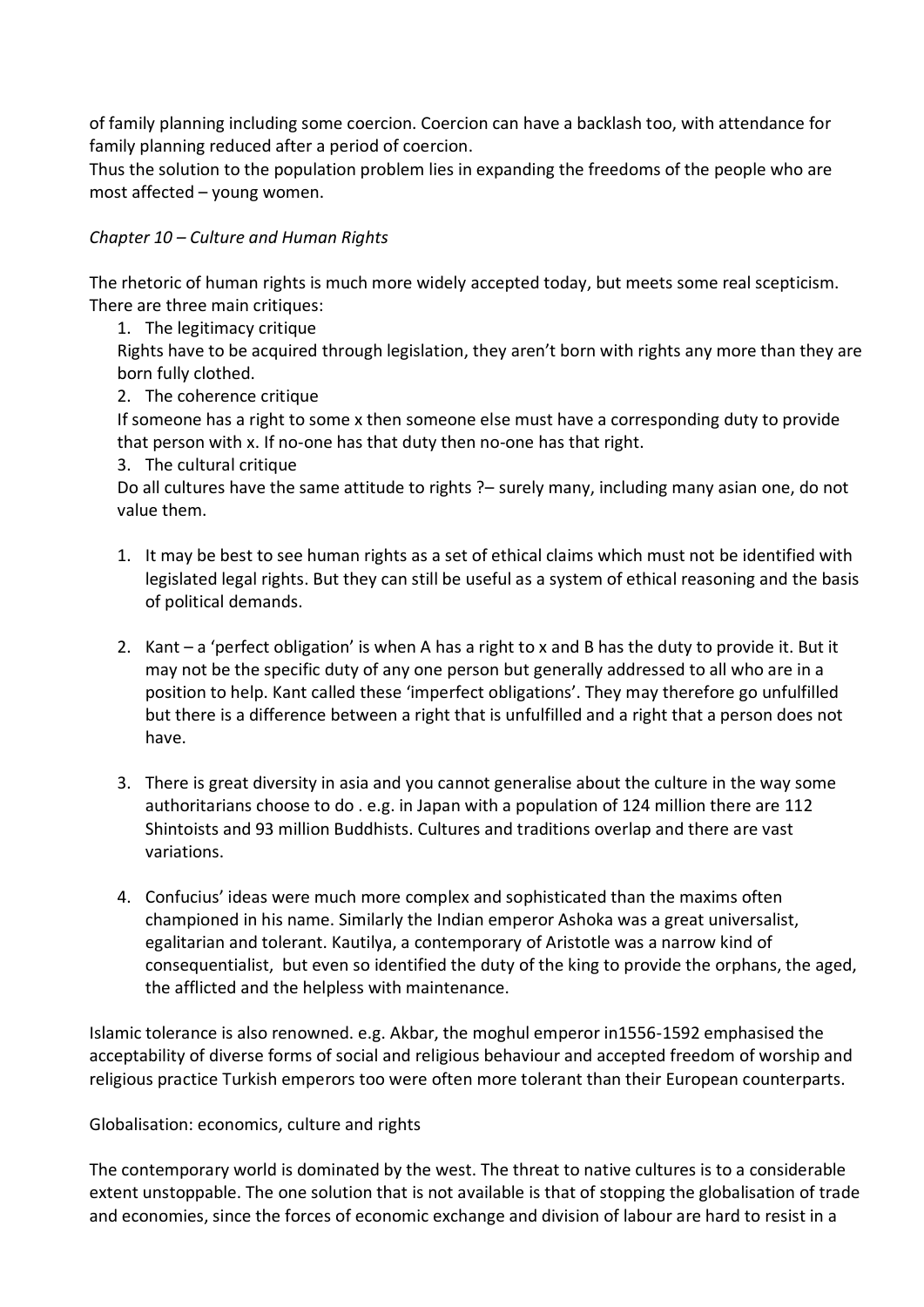competitive world fuelled by massive technological evolution. There is a problem here because even if the aggregate figures move up rather than down there will be winners and losers ( as Adam Smith foresaw). The appropriate response has to include concerted efforts to make the form of globalisation less destructive of employment and traditional livelihood, and to achieve gradual transition. There also have to be opportunities for retraining and acquiring of new skills, in addition to providing social safety nets.

So the world of modern communication and interchange requires basic education and training – some poor countries have made great progress here but equity between countries is an issue. Also old traditions may be lost: ways of life can be preserved if the society decides to do that and an analysis of the costs and benefits needs to be made. The people concerned are the ones who need to participate in public discussions of this so they need to have political rights, information, etc.

The culturally fearful often take a very fragile view of each culture and tend to underestimate our ability to learn from elsewhere without being overwhelmed by that experience. WE need more sophistication in understanding cross-cultural influences as well as our basic capability to enjoy products of other cultures and other lands. WE must not lose our ability to understand one another and to enjoy the cultural products of different countries in the passionate advocacy of conservation and purity.

The west must lose its claim to uniqueness in tolerance etc. The only religion that is firmly agnostic is asian in origin – Buddhism.

## *Chapter 11 – Social choice and individual behaviour*

Aristotle agreed with Agathon that even God could not change the past. But he thought the future was ours to make. this could be done by basing our choices on reason. For this we need an evaluative framework and institutions that work to promote our goals and we need behavioural norms and reasoning that allow us to achieve what we are trying to achieve. There is scepticism of the possibility of reasoned progress and there are three lines of this scepticism.

- 1. Given the heterogeneity of preferences and values that different people have it is not possible to have a coherent framework for reasoned social assessment. Ken Arrowe's impossibility theorem is invoked here.
- 2. We don't have the ability to get want we intend to have there are always unintended consequences and these dominate history.
- 3. what is the range of human values and behavioural norms can we go beyond narrowly defined self interest?

So are values and reasoning relevant in the enhancing of freedoms and in achieving development?

1.Arrow provides a general approach to thinking about social decisions based on individual conditions and his theorem shows that what is possible and what is not turns crucially on what information is taken into account in making social decisions. We need information broadening. This has resulted in a field of 'social choice' literature.

2.Smith was deeply sceptical of the morals of the rich. His great insight was that people didn't have to intend to do good for good to get done. Unintended consequences (those that are not part of my intentions) can be predictable or unpredictable. So there is a distinction between unintended and unanticipated. We must therefore try to anticipate all likely consequences intended or not.